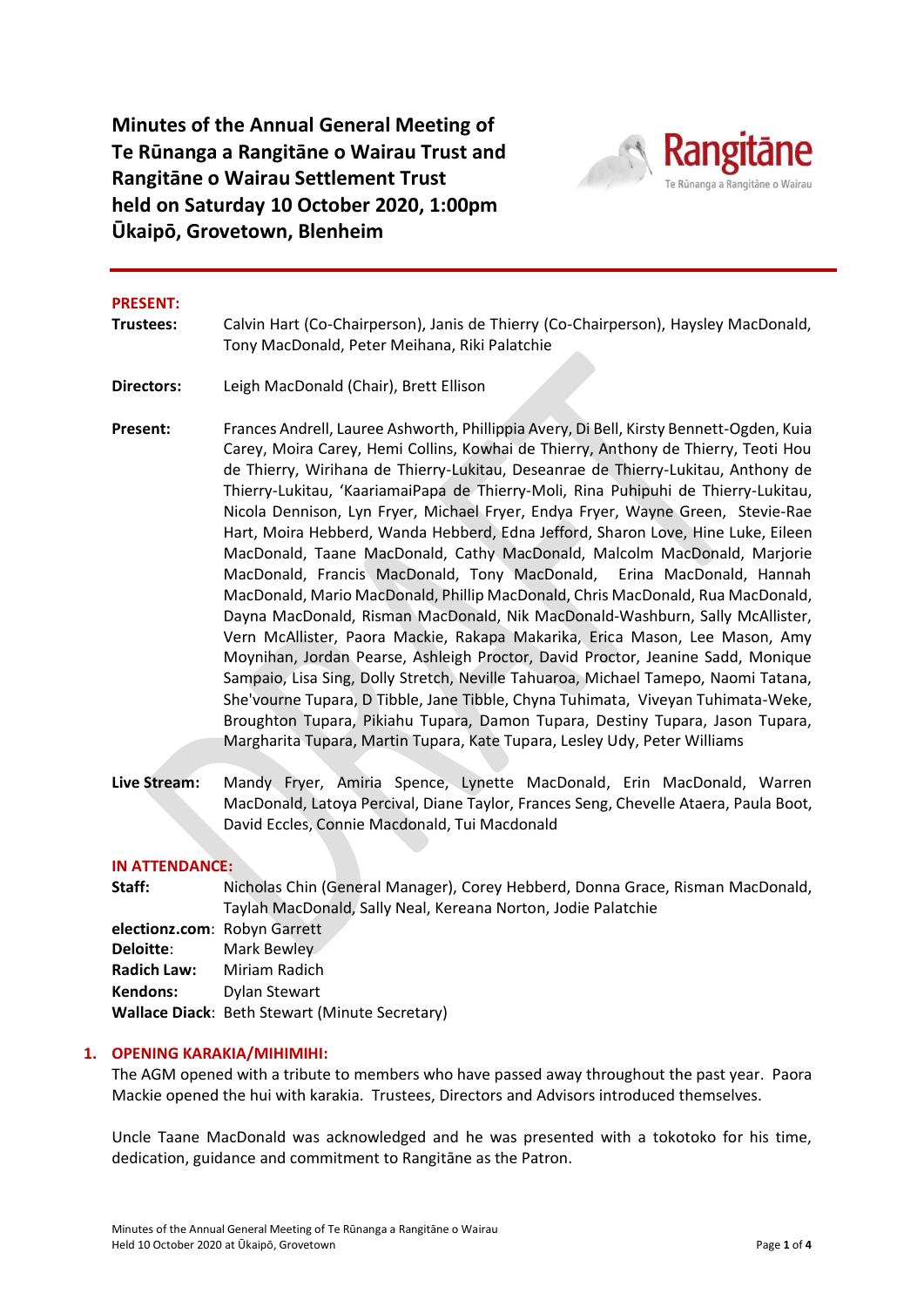## **2. APOLOGIES**

The following apologies were received and accepted:

Shona Crafar, David de Thierry, Marge Hebberd, Martin Hemi, Amelia Hollman, Dave Jessep, Barry MacDonald, Robin MacDonald, Liz McElhinney, Gemma McKinney, Lawrence MacDonald, Michael Mackie, Mervyn Mackie Junior, Glen Mackie, Phillip Mackie, Chris Mackie, Tony Mackie, Arielle Mackie, Ranae Niven, Sue Anne Parish, Marie Rhodes, April Sadd, Howard Sadd, Wiremu Tuhimata, Viveyan Tuhimata

#### **3. OVERVIEW OF ANNUAL GENERAL MEETING FORMAT**

The Co-Chairpersons provided members with an overview of the AGM, including a PowerPoint presentation which outlined the Group structure and the agenda for the Annual General Meeting. The Co-Chairpersons advised that agenda items for the Settlement Trust AGM would be deferred to the Trust AGM due to the consolidation of annual reporting and planning.

| <b>MOTION 2:</b> | Due to the consolidation of annual reporting and planning in the Annual Report    |
|------------------|-----------------------------------------------------------------------------------|
|                  | and to avoid duplication, all agenda items be deferred to and included in the AGM |
|                  | for Te Rūnanga a Rangitāne o Wairau Trust; and that the Annual General Meeting    |
|                  | for Rangitane o Wairau Settlement Trust be declared closed                        |
| Moved:           | Wayne Green                                                                       |
| Seconded:        | Dave Proctor                                                                      |
| Carried:         | <b>CARRIED UNANIMOUSLY</b>                                                        |

*The Annual General Meeting of the Rangitāne o Wairau Settlement Trust was closed and the Annual General Meeting of Te Rūnanga a Rangitāne o Wairau Trust was opened.*

## **4. MINUTES OF THE ANNUAL GENERAL MEETING HELD ON 5 OCTOBER 2019**

The minutes of the Annual General Meeting held on 5 October 2019 had been available online and were also circulated to members upon arrival.

| <b>MOTION 3:</b> | That the minutes of the Annual General Meeting held on 5 October 2019 be |
|------------------|--------------------------------------------------------------------------|
|                  | accepted as a true and correct record.                                   |
| Moved:           | Lyn Fryer                                                                |
| Seconded:        | Janine Sadd                                                              |
| Carried:         | <b>CARRIED UNANIMOUSLY</b>                                               |

# **4.1. MATTERS ARISING FROM THE MINUTES OF 5 OCTOBER 2019**

Nil

## **5. ANNUAL REPORT FOR THE YEAR ENDING 31 MARCH 2020**

The Annual Report for the year ending 31 March 2020 was tabled and taken as read. The Annual Report included:

- Co-Chairpersons' Report
- Company Chairperson's Report
- General Manager's Report
- Mana Tangata
- Mana Ahurea
- Mana Taiao
- Mana Tahua
- Key Performance Information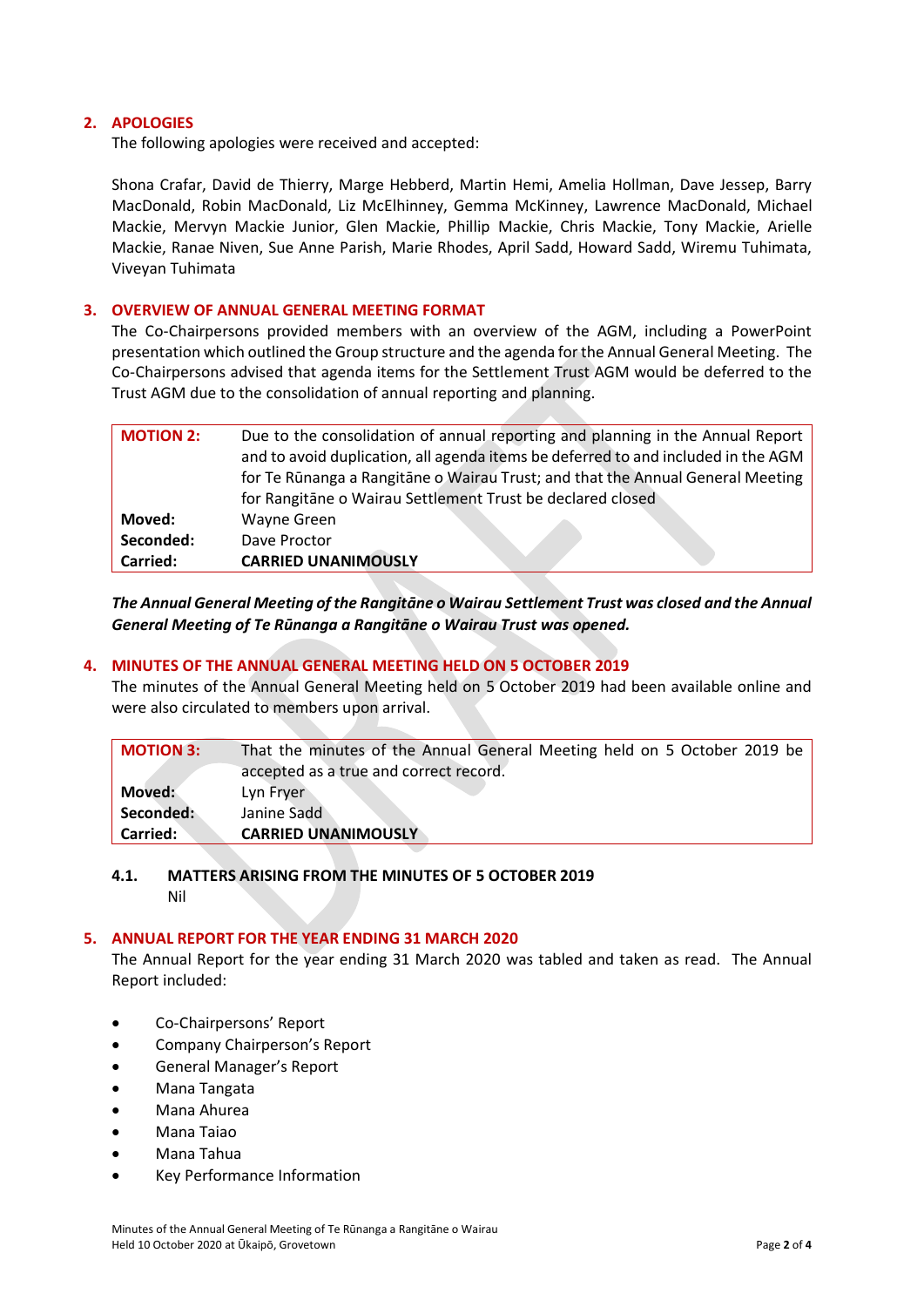- Audit Report
- Consolidated Group Financial Report

Dylan Stewart spoke on behalf of Kendons Chartered Accountants and provided an overview of the financial performance of the Group. Highlights included:

- Operating surplus of \$7.9m (prior year \$2.3m)
- Investment income of \$278,760 (prior year \$640,193)
- Fair Value Increases of \$7,091,869 for Investment Property and \$299,618 for Shares.
- Fishing quota is no longer being revalued per audit requirements.
- The revaluation method used for Investment Properties has changed this year to account for the lease encumbrances.
- Dividend and Interest income \$640k (prior year \$388k)
- Total Assets now \$75m, with Total Liabilities now \$0.5m and Total Trust Funds now \$74.5m.

Looking forward was very uncertain due to COVID-19. There has been steady growth from shares since balance date. Further investment opportunities for the iwi are being assessed to broaden the scope of income received.

Mark Bewley spoke on behalf of BDO Audit Wellington and provided an overview of the audit process and key valuation methodologies. BDO audit the financial statements of each entity as requested by the Trustees.

- No specific additional audit work was undertaken.
- There was one change in accounting policy in regard to Fishing Quota reconfirmed the fishing quota valuation.

Calvin Hart and Janis de Thierry spoke to the Co-Chairpersons' Report. Highlights included:

- Mana Motuhake achievements included working collaboratively with Te Tauihu Iwi, forging relationships with Government agencies, Councils and funding agencies. Continuing to grow our relationships with Universities and with a focus on Canterbury Museum this year;
- Mana Taiao achievements included submitting on key resource management issues including Chaytor Estate development and Picton Ferry Terminal – redevelopment of Picton Harbour to bring in larger boats. Continuing to participate in Te Tauihu Fisheries Forum;
- Tina Porou presented on the Conservation Management Plan for Te Pokohiwi-o-Kupe and the Wairau Boulder Bank. Proposed partnership agreement and governance group was also discussed;
- Mana Ahurea achievements were acknowledged with the Tangata Rau, Reo Kotahi webinar series being a highlight;
- Tuia 250 ki Tōtaranui in November 2020, with a highlight being the collaboration, cultural rituals and an acknowledgement for all that were instrumental in making this event happen;
- Mana Tahua highlights were outlined by Leigh MacDonald who discussed and reflected on the performance of the commercial entities;
- Nick Chin spoke on the busy and challenging year it had been, improved office systems and new staff appointments; Sally Neal in the role of Pou Taiao and Kereana Norton as Kaikōkiri Kaupapa Ahurea.